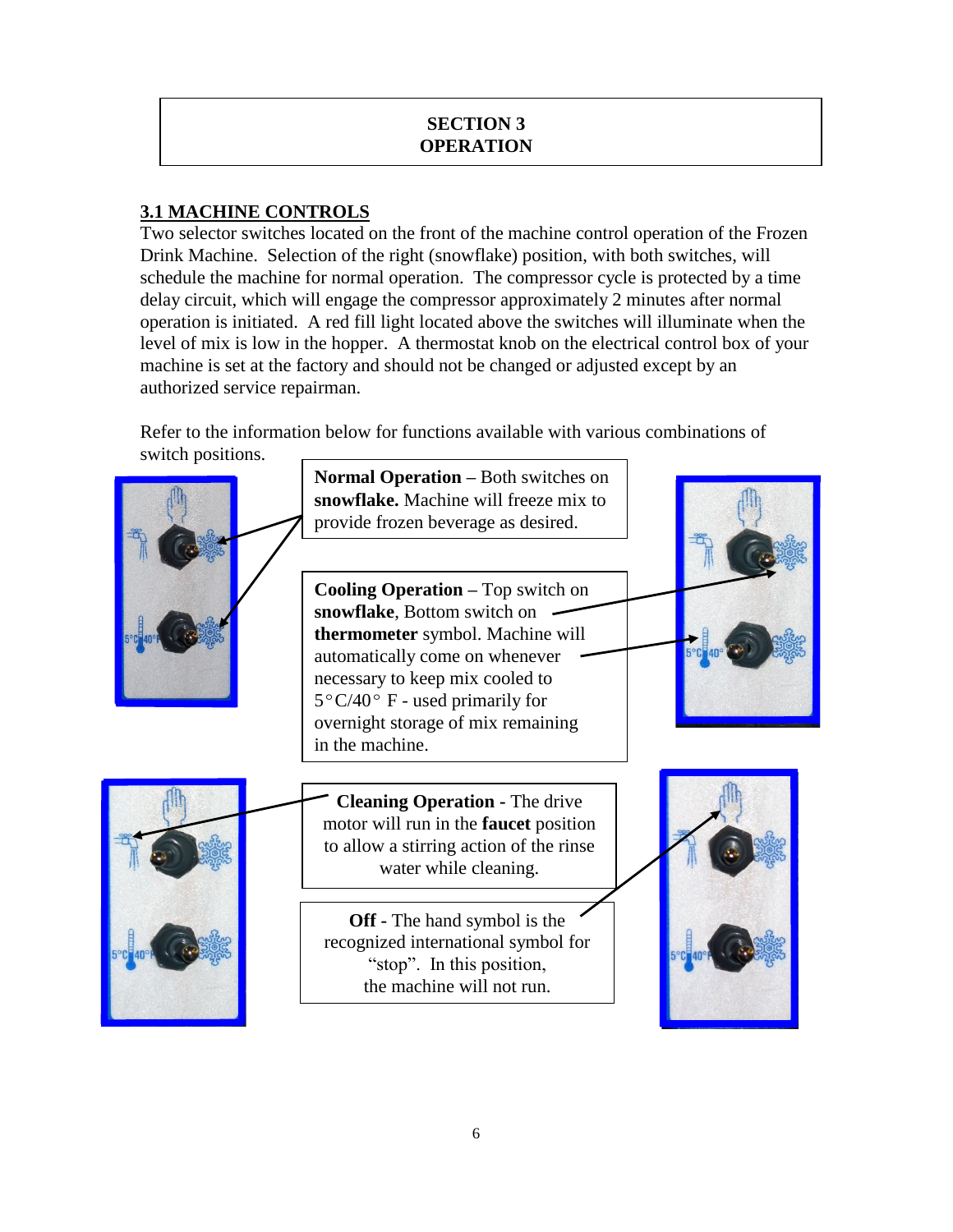### **3.2 THE PRODUCT YOU SERVE**

The Frozen Drink Machine will produce a fine grain, semi-frozen slush when the proper mix is used. When measured with a refractometer, the proper mix will measure 12 to 18 "brix". Too little sugar in the mix will cause larger ice crystals to form. Too much sugar will lengthen the freeze time.

- **CAUTION:** Any attempt to freeze water only will cause severe damage to your machine.
- **NOTICE:** Do not add sugar directly into the machine, as some of it will settle and result in an improper mix.

**FRUIT JUICES** with at least **32 grams of sugar per 8-oz. serving** will freeze well in the Frozen Drink Machine. They will remain stable during the freezing process while retaining their natural color and flavor.

**NEUTRAL BASES** are used to produce a neutral frozen cocktail base. A wide variety of different drinks can be created from one neutral base by the addition of various flavors. Most brands of neutral bases specify a mixture of four parts water to one part neutral base. However, before use in the Frozen Drink Machine, be sure the "brix" level is 12 to 18.

The amount of **ALCOHOL** in the recipe will affect the freezing process. As a rule of thumb, for the mix to freeze properly, the recipe should contain no more than 25 percent alcohol.

Suggestion for optimum production and sales:

- 1) Use the finest ingredients available.
- 2) Test the product before serving it.
- 3) Keep the machine clean **ALWAYS!**

#### **3.3 PRODUCT CONSISTENCY**

An exclusive, patented, torque consistency control (TCC) developed by Frosty Factory of America will allow for consistent texture and thickness adjustments of your frozen beverages. The adjustment screw (accessible through the left side panel) is pre-set at the factory. Various mix consistencies can be achieved by turning the screw clockwise (thicker drink) or counter clockwise (thinner drink). Turn the screw one full turn then allow enough time to lapse (about three minutes) for the compressor to complete a cycle before sampling. Continue this process until the desired result is obtained.

Turning the TCC screw clockwise will make the beverage thicker